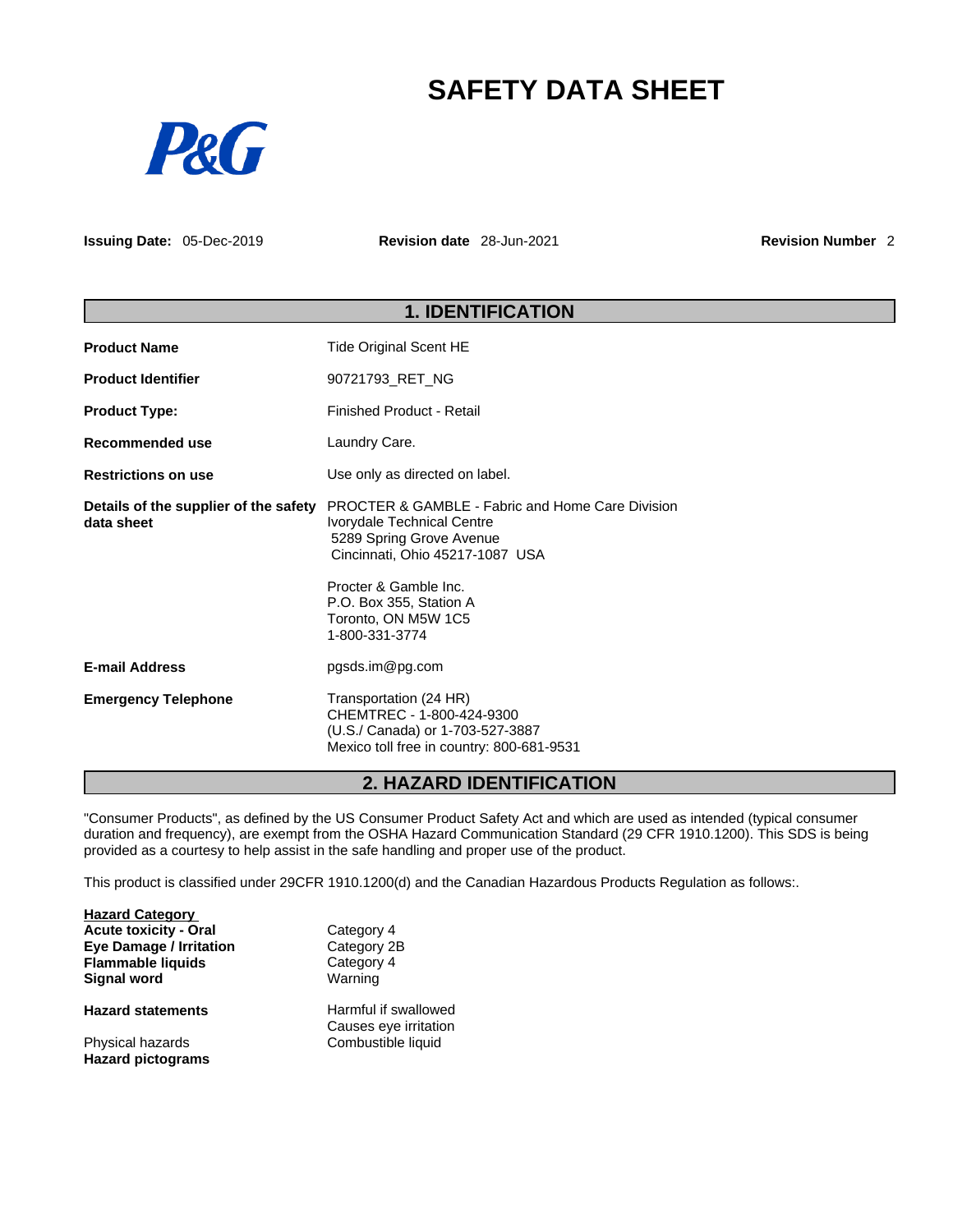

| <b>Precautionary Statements</b>               | Wash hands thoroughly after handling<br>Do not eat, drink or smoke when using this product<br>Keep away from heat/sparks/open flames/hot surfaces. — No smoking<br>Keep container tightly closed                                                                                                                                                                                                                       |
|-----------------------------------------------|------------------------------------------------------------------------------------------------------------------------------------------------------------------------------------------------------------------------------------------------------------------------------------------------------------------------------------------------------------------------------------------------------------------------|
| <b>Precautionary Statements -</b><br>Response | IF IN EYES: Rinse cautiously with water for several minutes. Remove contact lenses, if<br>present and easy to do. Continue rinsing<br>If eye irritation persists: Get medical advice/attention<br>IF SWALLOWED:<br>Rinse with plenty of water<br>Drink 1 or 2 glasses of water<br>Call a POISON CENTER or doctor/physician if you feel unwell<br>In case of fire: Use water, CO2, dry chemical, or foam for extinction |

**Precautionary Statements - Storage** Store in a well-ventilated place. Keep cool

#### **Precautionary Statements - Disposal**None

# **3. COMPOSITION/INFORMATION ON INGREDIENTS**

### **Ingredients are listed according to 29CFR 1910.1200 Appendix D and the Canadian Hazardous Products Regulation**

| <b>Chemical Name</b>                                                                             | <b>Synonyms</b>                                                                                      | <b>Trade Secret</b> | <b>CAS No</b> | Weight-%    |
|--------------------------------------------------------------------------------------------------|------------------------------------------------------------------------------------------------------|---------------------|---------------|-------------|
| C14-15 Pareth-n                                                                                  | Alcohols, C14-15,<br>ethoxylated                                                                     | No                  | 68951-67-7    | $5 - 10$    |
| Benzene, mono-C10-16-alkyl<br>Derivs.                                                            | Benzene,<br>mono-C10-16-alkyl<br>derivs.                                                             | No                  | 68890-99-3    | $5 - 10$    |
| Poly(oxy-1,2-ethanediyl),<br>alpha-sulfo-omega-hydroxy-,<br>C10-16-alkyl ethers, sodium<br>salts | Poly(oxy-1,2-ethanediyl<br>alpha-sulfo-omega-hydr<br>oxy-, C10-16-alkyl<br>ethers, sodium salts      | No                  | 68585-34-2    | $1 - 5$     |
| Benzene, C10-13-Alkyl Derivs.                                                                    | Benzene, C10-13-alkyl<br>derivs.                                                                     | <b>No</b>           | 67774-74-7    | $1 - 5$     |
| Monoethanolamine                                                                                 | Ethanol, 2-amino-                                                                                    | <b>No</b>           | 141-43-5      | $1 - 5$     |
| Disodium tetraborate<br>pentahydrate                                                             | Boron sodium oxide<br>(B4Na2O7),<br>pentahydrate                                                     | No                  | 12179-04-3    | $1 - 5$     |
| Ethanol                                                                                          | Ethanol                                                                                              | No                  | 64-17-5       | $1 - 5$     |
| Citric acid                                                                                      | 1,2,3-Propanetricarboxy<br>lic acid, 2-hydroxy-                                                      | <b>No</b>           | 77-92-9       | $1 - 5$     |
| Propylene glycol                                                                                 | Propylene Glycol                                                                                     | <b>No</b>           | 57-55-6       | $1 - 5$     |
| Benzenesulfonic acid,<br>(1-methylethyl)-, sodium salt<br>(1:1)                                  | Benzenesulfonic acid,<br>(1-methylethyl)-,<br>sodium salt (1:1)                                      | <b>No</b>           | 28348-53-0    | $0.5 - 1.5$ |
| <b>MEA-Laureth Sulfate</b>                                                                       | Ethanol, 2-amino-,<br>compds. with<br>polyethylene glycol<br>hydrogen sulfate<br>C12-15-alkyl ethers | <b>No</b>           | 162201-45-8   | $0.5 - 1.5$ |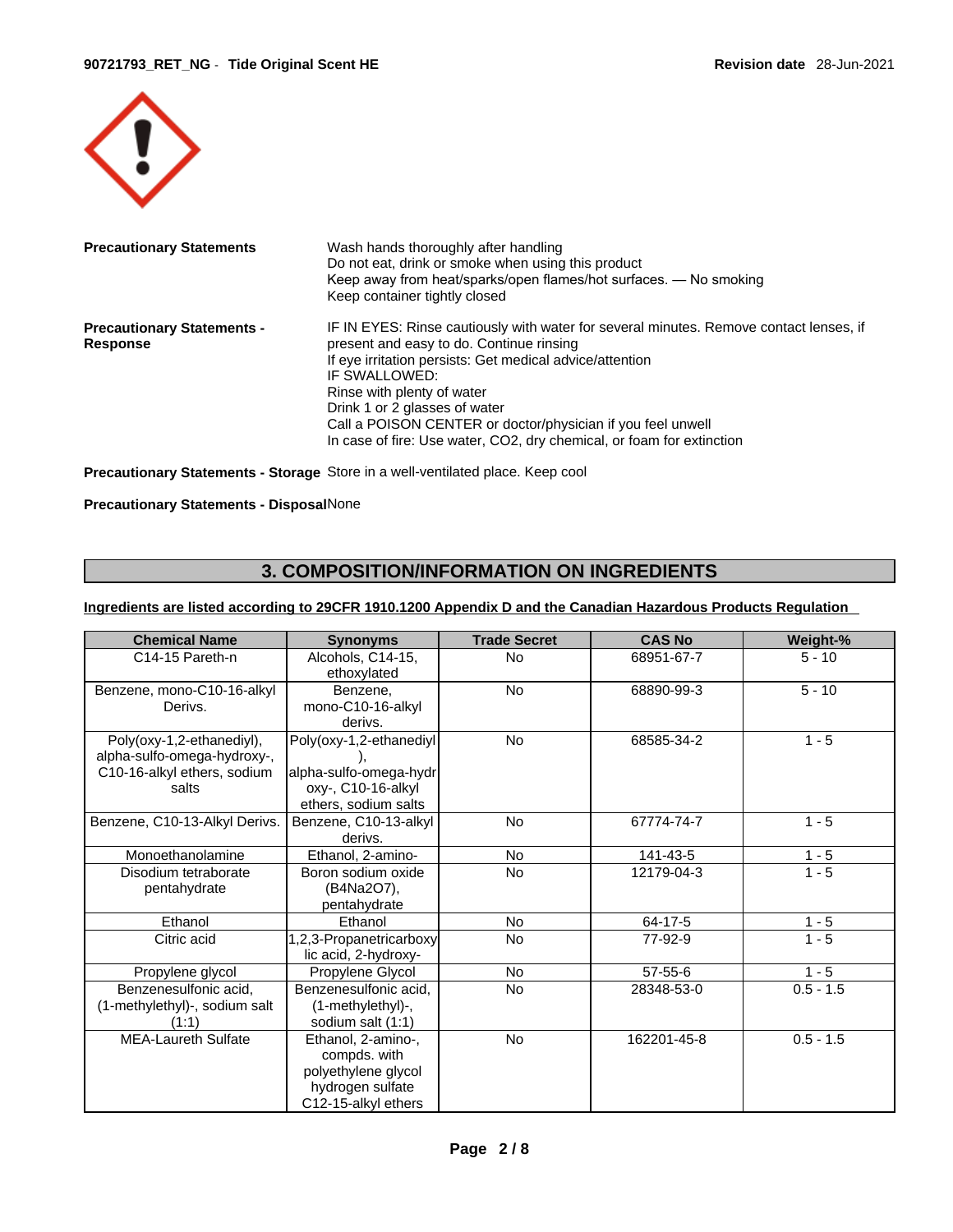#### **90721793\_RET\_NG** - **Tide Original Scent HE Revision date** 28-Jun-2021

| Glvcine.                                                | Glvcine.                    | No | 140-01-2      | $0.1 - 1.0$ |
|---------------------------------------------------------|-----------------------------|----|---------------|-------------|
| N,N-bis[2-[bis(carboxymethyl)a   N,N-bis[2-[bis(carboxy |                             |    |               |             |
| mino]ethyl]-, sodium salt (1:5)                         | methyl)amino]ethyl]-,       |    |               |             |
|                                                         | sodium salt (1:5)           |    |               |             |
| <b>Butylphenyl Methylpropional</b>                      | Benzenepropanal,            | No | $80 - 54 - 6$ | $0.1 - 1.0$ |
|                                                         | $4-(1,1$ -dimethylethyl)-al |    |               |             |
|                                                         | pha-methyl-                 |    |               |             |

Additional information **Actual substance concentrations fall within the ranges stated. Maximum values do not** necessarily represent the values present in the formula.

# **4. FIRST AID MEASURES**

#### **Description of first aid measures**

| Eye contact                                           | Rinse with plenty of water. Get medical attention immediately if irritation persists. IF IN<br>EYES: Rinse cautiously with water for several minutes. Remove contact lenses, if present<br>and easy to do. Continue rinsing. If eye irritation persists: Get medical advice/attention. |
|-------------------------------------------------------|----------------------------------------------------------------------------------------------------------------------------------------------------------------------------------------------------------------------------------------------------------------------------------------|
| <b>Skin contact</b>                                   | Rinse with plenty of water. Call a physician if irritation develops and persists.                                                                                                                                                                                                      |
| <b>Ingestion</b>                                      | Rinse mouth. Drink 1 or 2 glasses of water. Do NOT induce vomiting. Get medical attention<br>immediately if symptoms occur. IF SWALLOWED: Immediately call a POISON CENTER or<br>doctor/physician.                                                                                     |
| <b>Inhalation</b>                                     | Move to fresh air. If symptoms persist, call a physician.                                                                                                                                                                                                                              |
| Most important symptoms/effects,<br>acute and delayed | May cause eye irritation                                                                                                                                                                                                                                                               |
|                                                       |                                                                                                                                                                                                                                                                                        |

**Indication of any immediate medical attention and special treatment needed**

**Notes to Physician** Treat symptomatically.

# **5. FIRE-FIGHTING MEASURES**

| <b>Flammable properties</b>                       | Flammable liquid and vapor                                                                                                                |
|---------------------------------------------------|-------------------------------------------------------------------------------------------------------------------------------------------|
| Suitable extinguishing media                      | In case of fire: Use water, CO2, dry chemical, or foam for extinction. Dry chemical. Alcohol<br>resistant foam. Carbon dioxide $(CO_2)$ . |
| Unsuitable Extinguishing Media                    | Do not use a solid water stream as it may scatter and spread fire.                                                                        |
| <b>Special hazard</b>                             | Combustible liquid. Fumes may catch fire.                                                                                                 |
| Special protective equipment for<br>fire-fighters | As in any fire, wear self-contained breathing apparatus pressure-demand, MSHA/NIOSH<br>(approved or equivalent) and full protective gear. |
| Specific hazards arising from the<br>chemical     | None.                                                                                                                                     |

# **6. ACCIDENTAL RELEASE MEASURES**

**Personal precautions, protective equipment and emergency procedures**

**Personal precautions** Use personal protective equipment as required.Do not get in eyes, on skin, or on clothing.

**Advice for emergency responders** Use personal protective equipment as required.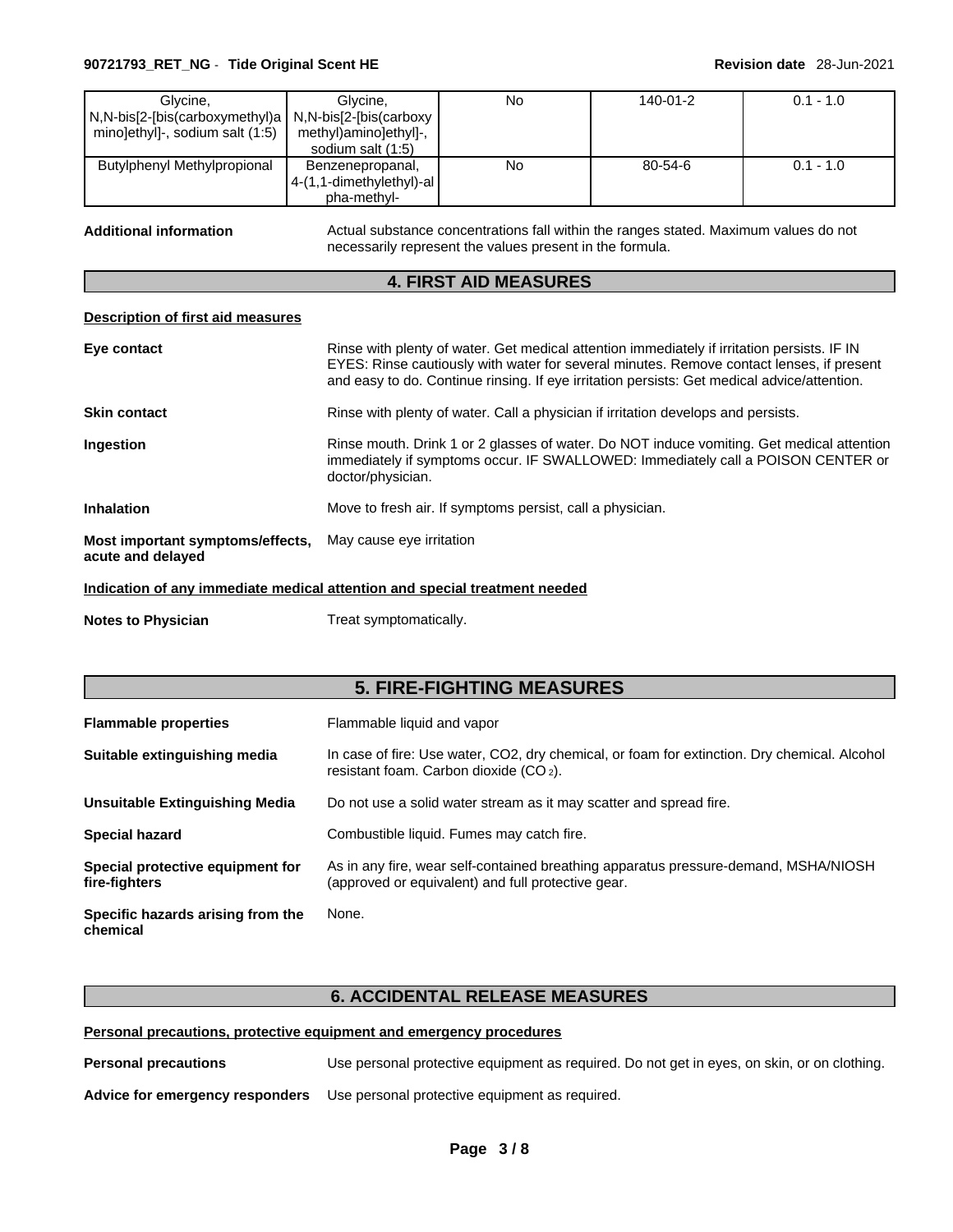**90721793\_RET\_NG** - **Tide Original Scent HE Revision date** 28-Jun-2021 **Environmental precautions** Do not discharge product into natural waters without pre-treatment or adequate dilution **Methods and material for containment and cleaning up Methods for containment** Absorb with earth, sand or other non-combustible material and transfer to containers for later disposal. Prevent further leakage or spillage if safe to do so. **Methods for cleaning up** Contain spillage, and then collect with non-combustible absorbent material, (e.g. sand, earth, diatomaceous earth, vermiculite) and place in container for disposal according to local / national regulations (see section 13). **7. HANDLING AND STORAGE Precautions for safe handling Advice on safe handling** Keep away from open flames, hot surfaces and sources of ignition. Use personal protective equipment as required. Keep container closed when not in use. Never return spills in original containers for re-use. Keep out of the reach of children. **Conditions for safe storage, including any incompatibilities Technical measures/Storage conditions**  Keep away from open flames, hot surfaces and sources of ignition. Store away from other materials. **Storage Conditions** Store in a cool/low-temperature, well-ventilated, dry place away from heat and ignition sources. Keep containers tightly closed in a dry, cool and well-ventilated place. **Incompatible products** None known. **8. EXPOSURE CONTROLS/PERSONAL PROTECTION** 

#### **Control parameters**

**Exposure Guidelines** No exposure limits noted for ingredient(s).

No relevant exposure guidelines for other ingredients **Appropriate engineering controls**

| <b>Engineering Measures</b>          | Distribution, Workplace and Household Settings:<br>Ensure adequate ventilation                                                                                                                                                                             |
|--------------------------------------|------------------------------------------------------------------------------------------------------------------------------------------------------------------------------------------------------------------------------------------------------------|
|                                      | <b>Product Manufacturing Plant (needed at Product-Producing Plant ONLY):</b><br>Where reasonably practicable this should be achieved by the use of local exhaust<br>ventilation and good general extraction<br><b>Manufacturing Sites:</b><br>Not relevant |
| <b>Personal Protective Equipment</b> |                                                                                                                                                                                                                                                            |
| <b>Eye Protection</b>                | Distribution, Workplace and Household Settings:<br>No special protective equipment required                                                                                                                                                                |
|                                      | <b>Product Manufacturing Plant (needed at Product-Producing Plant ONLY):</b><br>Use appropriate eye protection<br><b>Manufacturing Sites:</b><br>Wear safety glasses with side shields (or goggles)<br>No special protective equipment required            |
| <b>Hand Protection</b>               | Distribution, Workplace and Household Settings:                                                                                                                                                                                                            |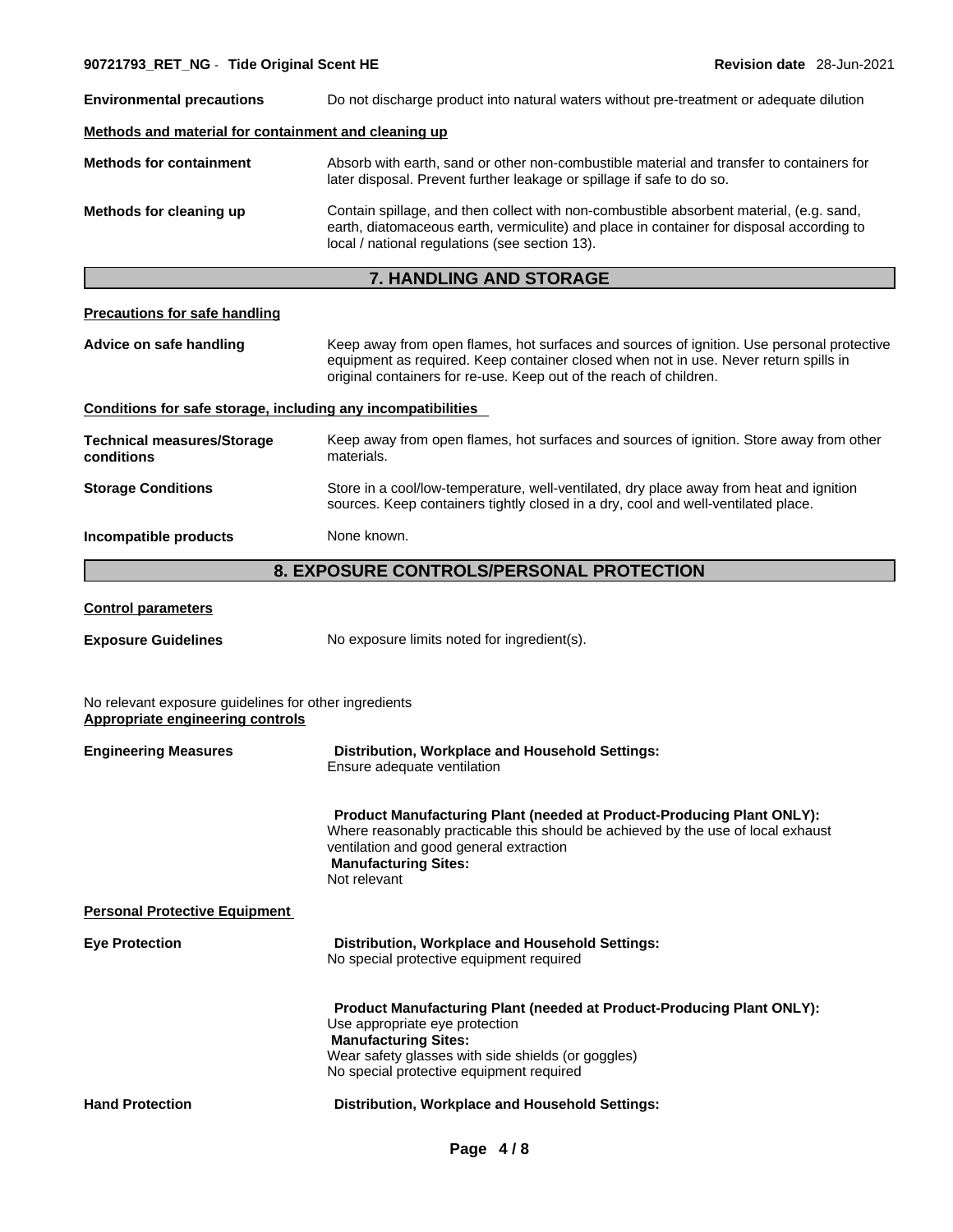No special protective equipment required

| <b>Skin and Body Protection</b> | <b>Product Manufacturing Plant (needed at Product-Producing Plant ONLY):</b><br>Protective gloves<br>Distribution, Workplace and Household Settings:<br>No special protective equipment required                                                                                                                              |
|---------------------------------|-------------------------------------------------------------------------------------------------------------------------------------------------------------------------------------------------------------------------------------------------------------------------------------------------------------------------------|
| <b>Respiratory Protection</b>   | Product Manufacturing Plant (needed at Product-Producing Plant ONLY):<br>Wear suitable protective clothing<br>Distribution, Workplace and Household Settings:<br>No special protective equipment required                                                                                                                     |
| <b>Hygiene Measures</b>         | <b>Product Manufacturing Plant (needed at Product-Producing Plant ONLY):</b><br>In case of inadequate ventilation wear respiratory protection<br><b>Manufacturing Sites:</b><br>Wash hands thoroughly after handling<br>Distribution, Workplace and Household Settings:<br>Do not eat, drink or smoke when using this product |

# **9. PHYSICAL AND CHEMICAL PROPERTIES**

| <b>Physical state</b><br>Appearance<br>Odor<br><b>Odor threshold</b>                                  | Liquid<br>blue<br>Perfumes<br>No information available                                         |                                                                                                                                                                                             |
|-------------------------------------------------------------------------------------------------------|------------------------------------------------------------------------------------------------|---------------------------------------------------------------------------------------------------------------------------------------------------------------------------------------------|
| <b>Property</b><br>рH<br>Melting point / freezing point<br>Initial boiling point and boiling<br>range | Values<br>8.0<br>No information available<br>No information available                          | Remarks                                                                                                                                                                                     |
| <b>Flash point</b>                                                                                    | 78.4 °C / 173.1 °F                                                                             | Closed cup. Product is an aqueous solution<br>containing <= 24% alcohol and >=50% water.<br>Product is an aqueous solution containing<br>$\epsilon$ =24% alcohol and $\epsilon$ =50% water. |
| <b>Evaporation rate</b>                                                                               | No information available                                                                       |                                                                                                                                                                                             |
| <b>Flammability</b>                                                                                   | No information available                                                                       |                                                                                                                                                                                             |
| <b>Flammability Limit in Air</b>                                                                      |                                                                                                |                                                                                                                                                                                             |
| Upper flammability or explosive<br>limits                                                             | No information available                                                                       |                                                                                                                                                                                             |
| Lower flammability or explosive<br>limits                                                             | No information available                                                                       |                                                                                                                                                                                             |
| Vapor pressure                                                                                        | No information available                                                                       |                                                                                                                                                                                             |
| <b>Relative vapor density</b>                                                                         | No information available                                                                       |                                                                                                                                                                                             |
| <b>Relative density</b>                                                                               | No information available                                                                       |                                                                                                                                                                                             |
| <b>Water solubility</b>                                                                               | No information available                                                                       |                                                                                                                                                                                             |
| <b>Partition coefficient</b>                                                                          | No information available                                                                       |                                                                                                                                                                                             |
| <b>Autoignition temperature</b>                                                                       | No information available                                                                       |                                                                                                                                                                                             |
| <b>Decomposition temperature</b>                                                                      | No information available                                                                       |                                                                                                                                                                                             |
| <b>Viscosity</b>                                                                                      | No information available                                                                       |                                                                                                                                                                                             |
| <b>VOC Content (%)</b>                                                                                | Products comply with US state and federal regulations for VOC content in consumer<br>products. |                                                                                                                                                                                             |

# **10. STABILITY AND REACTIVITY**

**Reactivity None under normal use conditions.**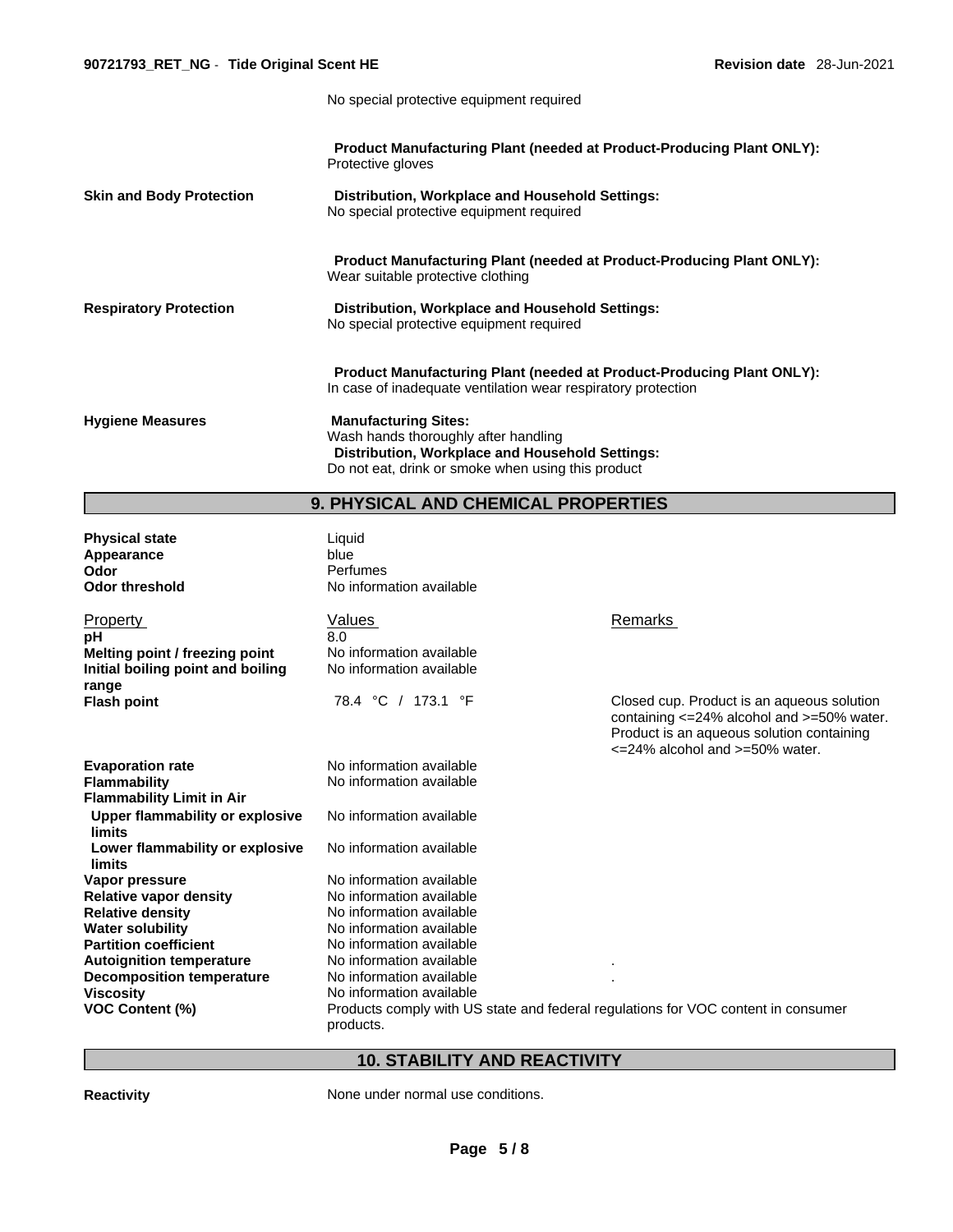# **90721793\_RET\_NG** - **Tide Original Scent HE Revision date** 28-Jun-2021

| <b>Stability</b>                | Stable under normal conditions.                                   |
|---------------------------------|-------------------------------------------------------------------|
| <b>Hazardous polymerization</b> | Hazardous polymerization does not occur.                          |
| <b>Hazardous Reactions</b>      | None under normal processing.                                     |
| <b>Conditions to Avoid</b>      | Keep away from open flames, hot surfaces and sources of ignition. |
| Incompatible materials          | None in particular.                                               |

**Hazardous decomposition products** None under normal use conditions.

# **11. TOXICOLOGICAL INFORMATION**

#### **Product Information Information on likely routes of exposure**

| <b>Inhalation</b>   | No known effect.                                   |
|---------------------|----------------------------------------------------|
| <b>Skin contact</b> | No known effect.                                   |
| Ingestion           | May be harmful if swallowed. Harmful if swallowed. |
| Eye contact         | Irritating to eyes. Avoid contact with eyes.       |

#### **Delayed and immediate effects as well as chronic effects from short and long-term exposure**

| <b>Acute toxicity</b>             | May be harmful if swallowed. |
|-----------------------------------|------------------------------|
| <b>Skin corrosion/irritation</b>  | No known effect.             |
| Serious eye damage/eye irritation | Irritating to eyes.          |
| <b>Skin sensitization</b>         | No known effect.             |
| <b>Respiratory sensitization</b>  | No known effect.             |
| Germ cell mutagenicity            | No known effect.             |
| <b>Reproductive toxicity</b>      | No known effect.             |
| Developmental toxicity            | No known effect.             |
| <b>STOT - single exposure</b>     | No known effect.             |
| STOT - repeated exposure          | No known effect.             |
| <b>Aspiration hazard</b>          | No known effect.             |
| Carcinogenicity                   | No known effect.             |

#### **Component Information**

| <b>Chemical Name</b>                                                                          | <b>CAS No</b> | Oral LD50                                       | <b>Dermal LD50</b>                                 | <b>Inhalation LC50</b>         |
|-----------------------------------------------------------------------------------------------|---------------|-------------------------------------------------|----------------------------------------------------|--------------------------------|
| C14-15 Pareth-n                                                                               | 68951-67-7    | $>$ 300 mg/kg bw                                | $>$ 2000 mg/kg bw                                  |                                |
| Poly(oxy-1,2-ethanediyl),<br>alpha-sulfo-omega-hydroxy-,<br>C10-16-alkyl ethers, sodium salts | 68585-34-2    | >2001 mg/kg                                     |                                                    |                                |
| Benzene, C10-13-Alkyl Derivs.                                                                 | 67774-74-7    | $>$ 5000 mg/kg bw (EC<br>440/2008 B.1)          | $>$ 2000 mg/kg bw (OECD<br>402)                    |                                |
| Monoethanolamine                                                                              | 141-43-5      | 1089 mg/kg bw (//OECD<br>401                    |                                                    |                                |
| Ethanol                                                                                       | 64-17-5       | 10470 mg/kg bw (OECD<br>401                     |                                                    | 116.9 mg/L air (//OECD<br>403) |
| Citric acid                                                                                   | 77-92-9       | 5400 mg/kg bw (//OECD<br>401                    | > 2000 mg/kg bw (OECD<br>402)                      |                                |
| Propylene glycol                                                                              | $57 - 55 - 6$ | 22000 mg/kg bw (standard)<br>acute method, rat) | > 2000 mg/kg bw (fixed)<br>dose procedure, rabbit) |                                |
| Benzenesulfonic acid,<br>(1-methylethyl)-, sodium salt (1:1)                                  | 28348-53-0    | > 7000 mg/kg bw (OECD)<br>401)                  | > 2000 mg/kg bw (//OECD<br>402)                    | $> 6.41$ mg/L air              |
| Glycine,<br>N,N-bis[2-[bis(carboxymethyl)amino]<br>Jethyl]-, sodium salt (1:5)                | 140-01-2      | > 5000 mg/kg bw (OECD<br>401)                   | > 2000 mg/kg bw (OECD<br>402)                      |                                |
| <b>Butylphenyl Methylpropional</b>                                                            | $80 - 54 - 6$ | 1390 mg/kg (rat)                                | > 2000 mg/kg bw (//OECD)<br>402)                   | $> 0.18$ mg/L air              |

# **12. ECOLOGICAL INFORMATION**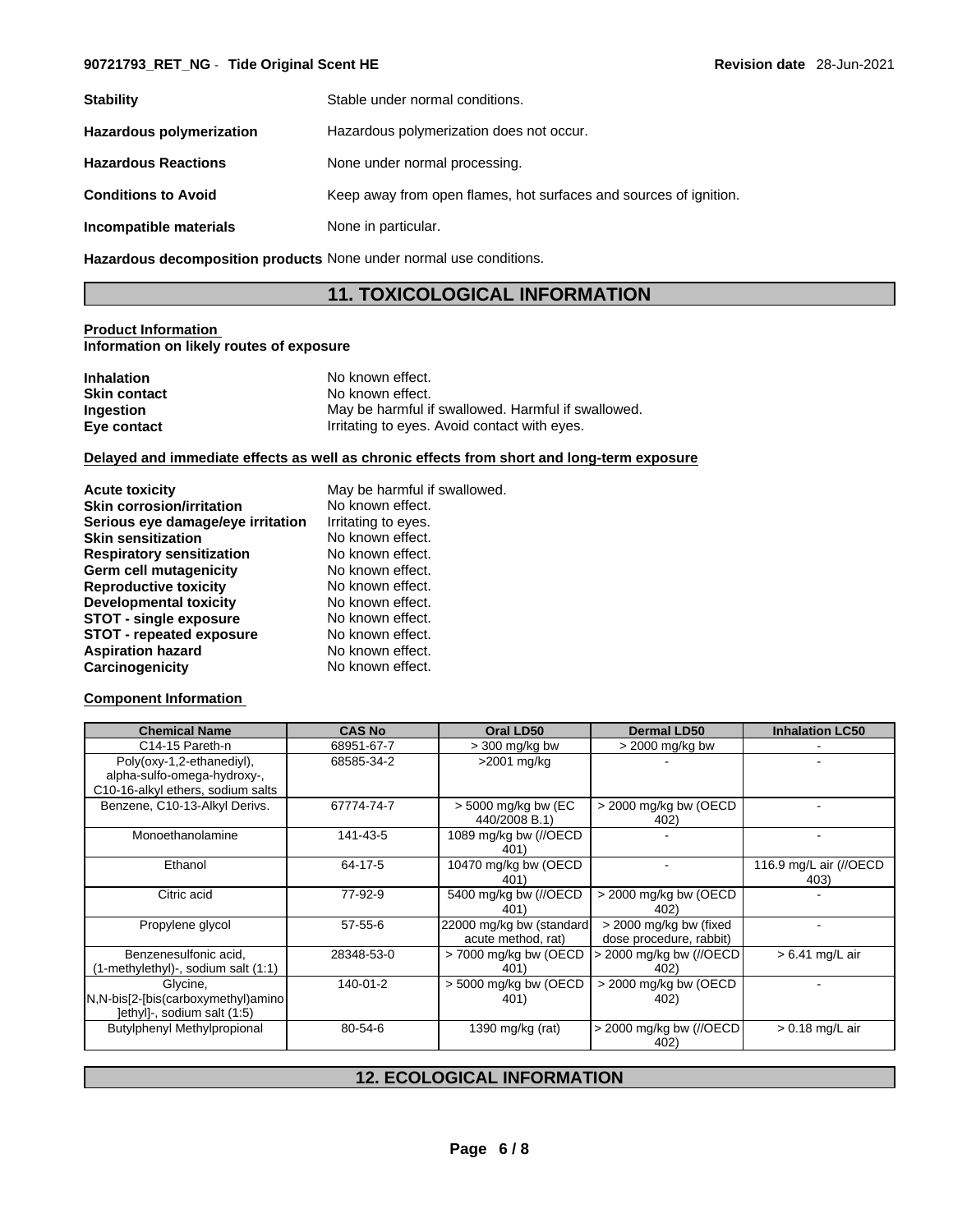#### **Ecotoxicity**

The product is not expected to be hazardous to the environment.

| Persistence and degradability    | No information available. |
|----------------------------------|---------------------------|
| <b>Bioaccumulative potential</b> | No information available. |
| <b>Mobility</b>                  | No information available. |
| Other adverse effects            | No information available. |

#### **13. DISPOSAL CONSIDERATIONS**

#### **Waste treatment methods**

| Waste from Residues/Unused<br><b>Products</b> | Disposal should be in accordance with applicable regional, national and local laws and<br>regulations. |
|-----------------------------------------------|--------------------------------------------------------------------------------------------------------|
| <b>Contaminated packaging</b>                 | Disposal should be in accordance with applicable regional, national and local laws and<br>regulations. |
| California Hazardous Waste Codes 331          |                                                                                                        |

**(non-household setting)**

# **14. TRANSPORT INFORMATION**

| DOT         | Not regulated |
|-------------|---------------|
| <b>IMDG</b> | Not regulated |
| IATA        | Not regulated |

# **15. REGULATORY INFORMATION**

# **U.S. FEDERAL REGULATIONS**

#### **CERCLA**

This material, as supplied, does not contain any substances regulated as hazardous substances under the Comprehensive Environmental Response Compensation and Liability Act (CERCLA) (40 CFR 302) or the Superfund Amendments and Reauthorization Act (SARA) (40 CFR 355). There may be specific reporting requirements at the local, regional, or state level pertaining to releases of this material.

#### **Clean Air Act,Section 112 Hazardous Air Pollutants (HAPs) (see 40 CFR 61)**

This product does not contain any substances regulated as hazardous air pollutants (HAPS) under Section 112 of the Clean Air Act Amendments of 1990.

#### **Clean Water Act**

This product does not contain any substances regulated as pollutants pursuant to the Clean Water Act (40 CFR 122.21 and 40 CFR 122.42).

#### **U.S. State Regulations (RTK)** .